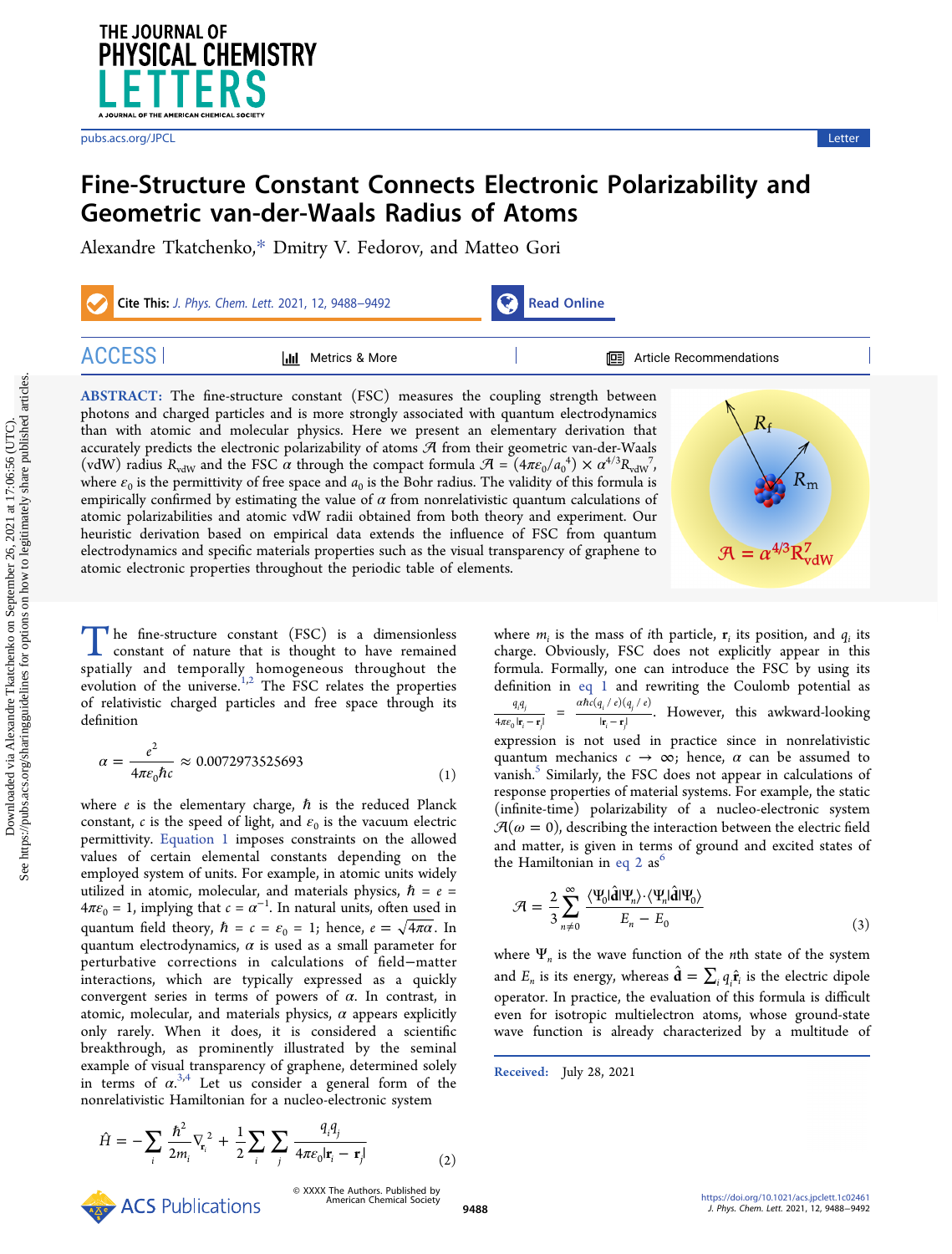<span id="page-1-0"></span>orbitals with different principal, angular, and magnetic quantum numbers. In addition, [eq 3](#page-0-0) involves a sum over all bound and continuum excited states. Here, we provide an alternative view on the electronic polarizability by predicting its value for atoms from their geometric van-der-Waals (vdW) radii through  $α$ . In doing so, the relevance of FSC in atomic and molecular physics is extended from acting as a small perturbative parameter for field−matter interactions to directly determine electronic properties of atoms.

We start by establishing an empirical connection between the electronic polarizability of atoms and  $\alpha$  and then proceed to a phenomenological derivation from the perspective of interacting matter and field. Two radically different scaling laws can be employed for expressing the atomic polarizability as a function of two effective atomic length scales<sup>[7](#page-3-0)-[9](#page-3-0)</sup>

$$
\mathcal{A}_{\rm cl} = 4\pi\varepsilon_0 R_{\rm cl}^{3}, \quad \mathcal{A}_{\rm q} = \frac{4\pi\varepsilon_0}{a_0^4} \Phi^7 R_{\rm vdW}^7 \tag{4}
$$

The classical scaling law for  $\mathcal{A}_{cl}$  stems from a conducting spherical shell<sup>'</sup> or a hard sphere with uniform electron density surrounding a positive point charge,<sup>[8](#page-3-0)</sup> whereas the quantum scaling law for  $\mathcal{A}_{q}$  stems from the balance between exchange and correlation forces between two closed-shell atoms.<sup>[9](#page-3-0)</sup> The dimensionless constant  $\Phi = 2.54 \pm 0.02$  has been obtained empirically in ref [9](#page-3-0) by fitting the relation between atomic polarizabilities and vdW radii derived for noble gases from experimental scattering and crystal-structure data, respectively.

From eq 4, there exists a critical radius  $R_c$ , such that  $R_{cl}$  =  $R_{vdW} = R_c$ , for which  $\mathcal{A}_d = \mathcal{A}_q = \mathcal{A}_c$ . Imposing the first condition and solving for the second, we obtain

$$
R_c = (5.11 \pm 0.07)a_0, \quad \mathcal{A}_c = 4\pi\varepsilon_0 (133.5 \pm 5.5)a_0^3
$$
 (5)

For the moment, it is plausible to explore the implications of setting the value of  $\mathcal{A}_c$  equal to the inverse of the fine-structure constant,  $\mathcal{A}_{c} = \alpha^{-1} \approx 137.036$ , in atomic units (au). Consequently,  $R_c = \alpha^{-1/3} a_0 \approx 5.156 a_0$ , and hence the second formula in eq 4 can be written as

$$
\mathcal{A}_{\rm q} = \frac{4\pi\epsilon_0}{a_0^4} \alpha^{4/3} R_{\rm vdW}^7 \tag{6}
$$

The numerical prefactor  $(\alpha^{4/3})^{-1/7} \approx 2.553$ , with an unusual fractional power of  $\alpha$ , falls well within the statistical interval  $2.54 \pm 0.02$  determined for atoms in ref [9](#page-3-0). The accuracy of eq 6 is also convincingly demonstrated in Figure 1 by comparing vdW radii obtained from electronic polarizabilities to their reference values independently determined from experimental crystal data for interatomic vdW contacts. The potential connection between the second formula in eq 4 and the fine-structure constant is remarkable, because  $\mathcal{A}_{q}$  was derived from a model of two interacting neutral atoms, while  $\alpha$ measures the interaction strength between photons and charged particles. Of course, any interaction between atoms is propagated by the underlying vacuum field and in what follows we propose a phenomenological model for  $\mathcal{A}_{q}$ . A firstprinciples derivation for  $\mathcal{A}_q$  would require nonperturbative quantum electrodynamics (QED) for atomic bound states, as given by quantum canonical transformations, $10,11$  $10,11$  $10,11$  computational methods, $12,13$  or a variational formulation of QED. $14,15$ 



Figure 1. Comparison between literature values for van-der-Waals radii,  $R_{\text{vdW}}^{\text{ref}}$ , from the experimental data of refs [16](#page-3-0) and [17](#page-3-0) and field radii  $R_f$  obtained by means of [eq 13](#page-2-0) for 72 atoms in the periodic table. For this plot, atomic polarizabilities calculated from first-principles in ref [18](#page-4-0) were used and all quantities are presented in atomic units. The noble gases and the transition metals are indicated by red and empty dots, respectively. All other elements including nonmetals and simple metals are shown with green dots.

All these nonperturbative QED methods are still undergoing development, which is why we resort to phenomenology.

The remarkably accurate and simple relation between electronic polarizability and atomic vdW radius, eq 6, becomes demystified by realizing the fact that  $\alpha$ , defined by [eq 1](#page-0-0), can be understood as a ratio between two polarizability densities

$$
\alpha = \frac{e^2/\hbar c}{4\pi\varepsilon_0} \tag{7}
$$

By its definition in eq 4, the vacuum permittivity  $\varepsilon_0$  has units of polarizability density. Since the FSC is a dimensionless quantity,  $e^2/\hbar c$  also has units of polarizability density by virtue of combining three fundamental physical properties: elementary charge, Planck's constant, and the speed of light.

The FSC measures the interaction strength between charged particles and the electromagnetic field, whereas the polarizability density  $\bar{\mathcal{A}}$  determines local energy density when multiplied by the local electric field squared.<sup>[6](#page-3-0)</sup> Similar to atoms and molecules where electric polarization arises via formation of permanent or transient electric multipoles, the QED vacuum (i.e., the photon field dressed by particle/antiparticle quantum fluctuations), can be characterized by a finite polarizability density.[19,20](#page-4-0) In addition, matter (an atom in our consideration) perturbs the QED vacuum by causing a cloud of virtual photons surrounding the atom.[21](#page-4-0)−[25](#page-4-0) Throughout this paper we use the term "field" either for the free-space photon field or its modified state due to a cloud of virtual photons, as a local perturbation of the QED vacuum by the presence of an atom possessing spherical symmetry with respect to the atomic nucleus.

The aforementioned facts suggest the following interpretations for  $\alpha$ 

$$
\alpha = \frac{\overline{\mathcal{A}}_f}{\overline{\mathcal{A}}_m} = \frac{V_m}{V_f} \Big|_{\mathcal{A}_f = \mathcal{A}_m} = \frac{R_m^3}{R_f^3} \Big|_{\mathcal{A}_f = \mathcal{A}_m}
$$
(8)

where degrees of freedom of matter (atom) and fields are labeled by m and f, respectively,  $\bar{\mathcal{A}}_{m(f)}$  is the polarizability density of matter (field), and  $V_{m(f)}$  represents the polarized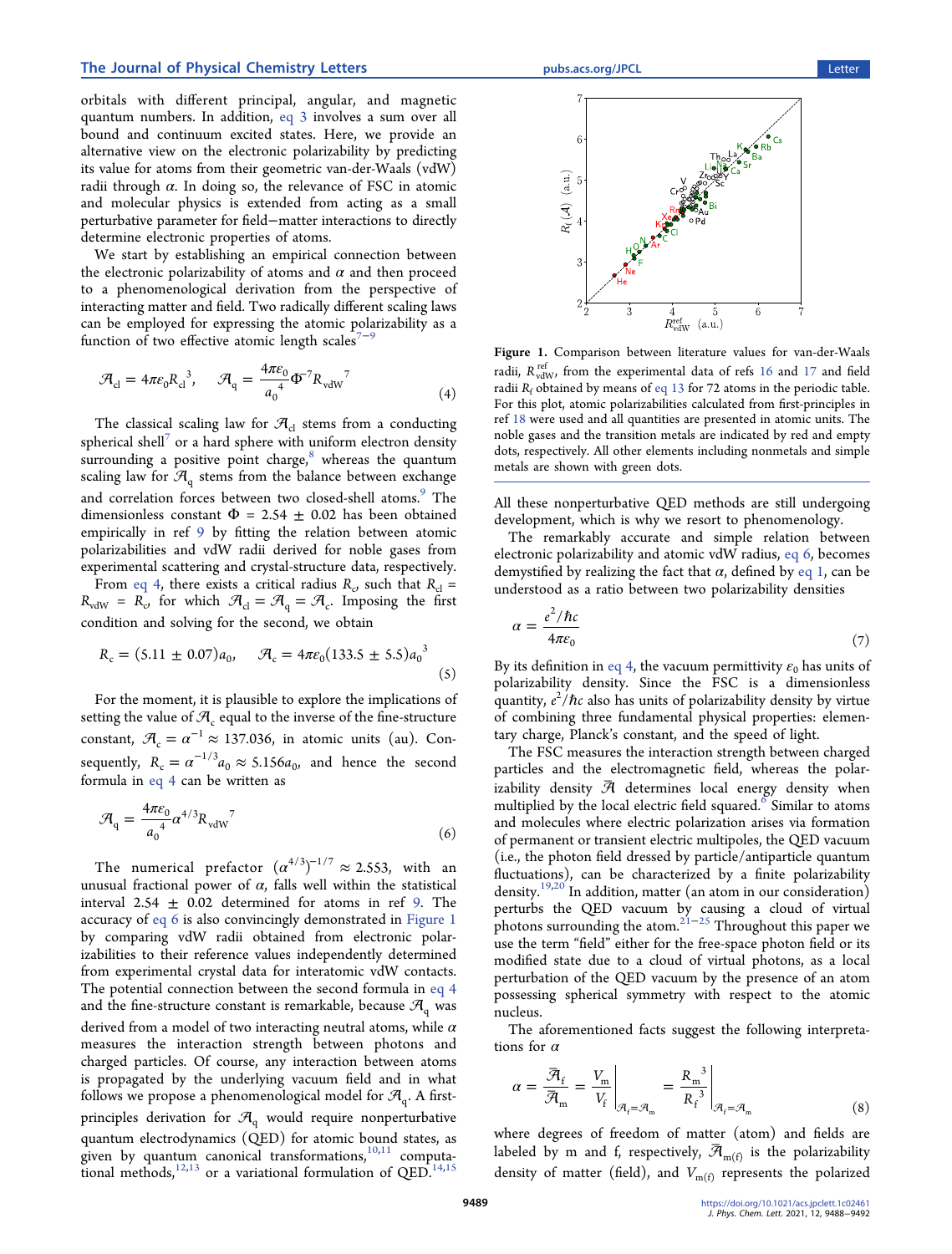<span id="page-2-0"></span>radial volume of matter (field) in the presence of electromagnetic field (matter). The conditions defined by the two last identities in [eq 8](#page-1-0) can be interpreted in the following way. The FSC is the ratio between the effective volume  $V_m$  of an atom and the volume  $V_f$  of a sphere surrounding this atom such that the cloud of virtual photons induced by the presence of matter has its polarizability  $\mathcal{A}_f$  equal to the atomic polarizability  $\mathcal{A}_{m}$ . The latter condition is imposed according to the energy conservation of the combined atom/field system since energy is directly proportional to the polarizability.<sup>[6](#page-3-0)</sup>

The classical polarizability expression, given by the first formula in [eq 4,](#page-1-0) does not contain any relation between the constant field polarizability density  $4\pi\epsilon_0$  and the classical hardsphere polarizability radius  $R_{cl}$ . Obviously, matter and field are mutually interacting and hence the classical formula needs to be replaced by  $\mathcal{A}_m = \overline{\mathcal{A}}_m ( R_m) {R_m}^3$  for the quantummechanical consideration. However, it is easier to tackle the problem from the field perspective, by employing the aforementioned condition of the energy conservation. Then, one can write a general expression for an interacting polarizability as

$$
\mathcal{A}_{\mathbf{m}} = \mathcal{A}_{\mathbf{f}} = \bar{\mathcal{A}}_{\mathbf{f}} (\mathbf{R}_{\mathbf{f}}) \mathbf{R}_{\mathbf{f}}^{3}
$$
\n(9)

where  $R_f$  is a certain field polarization radius that connects with the field polarizability density  $\overline{\mathcal{A}}_f(R_f)$ . Inspired by quantum electrodynamics, we assume that an atom excites a single effective harmonic-oscillator mode of the field with the length scale  $R_f$ . The field polarizability density can be then expressed  $as^{18,26,2}$ 

$$
\overline{\mathcal{A}}_f(R_f) = 4\pi\varepsilon_0 \left(\frac{R_f}{R_f^0}\right)^4 \tag{10}
$$

where  $R_f$  is the Gaussian wave function spread of the spherically symmetric field oscillator and  $(R_f^0)^4$  is a fourdimensional volume normalization factor. Equation 10 states that the average polarizability density of the dressed photon field scales quartically with respect to the radius of the sphere (centered on the atomic nucleus) over which the field properties have been averaged. Such a modification of the field polarizability density is due to the presence of the atom that causes a renormalization of the bare value  $4\pi\epsilon_0$  valid in the absence of matter. The local change of field properties is caused by the cloud of virtual photons surrounding the corresponding atom.[21](#page-4-0)<sup>−</sup>[25](#page-4-0)

To determine  $R_f^0$ , we connect the length scales  $R_m$ ,  $R_f$  and polarizability densities  $\mathcal{\bar{A}}_{m}$ ,  $\mathcal{\bar{A}}_{f}$  of matter and field by using the two interpretations of  $\alpha$  in [eq 8](#page-1-0). We first note that a homogeneous sphere of matter with a radius  $R_m = a_0$  should have its polarizability density given by  $\overline{\mathcal{A}}_f = 4\pi \varepsilon_0$ , according to eq 9. Using the definitions in [eq 8](#page-1-0) yields  $R_f = \alpha^{-1/3} a_0$  and  $\overline{\mathcal{A}}_m = 4\pi \varepsilon_0 \alpha^{-1}$ . With these length scales and polarizability densities we now use the condition  $\mathcal{A}_f = \mathcal{A}_m$  employed to define the right-hand side of [eq 8](#page-1-0). This yields the following identity

$$
4\pi\varepsilon_0 \alpha^{-1} a_0^{3} = 4\pi\varepsilon_0 \left(\frac{\alpha^{-1/3} a_0}{R_f^0}\right)^4 \alpha^{-1} a_0^{3}
$$
\n(11)

from where we determine  $R_f^0 = \alpha^{-1/3} a_0^0$ . Thus, the normalization radius  $R_f^0$  in eq 10 corresponds to the critical radius  $R_c$ of [eq 5](#page-1-0) (also see discussion after this equation).

Inserting this value of  $R_f^0$  into eqs 9 and 10 leads to the final equation for the polarizability

$$
\mathcal{A}_{\rm m} = \frac{4\pi\epsilon_0}{a_0^4} \alpha^{4/3} R_f^7 \tag{12}
$$

which agrees with [eq 6](#page-1-0) when setting  $R_f = R_{vdW}$ . This suggests that  $R_{\text{vdW}}^{A}$  is the effective length scale of an excited field oscillator for an atom A.

Using eq 12, we can now calculate  $R_f$  for any atom in the periodic table given its polarizability  $\mathcal{A}_{m}$  as

$$
R_{\rm f}(\mathcal{A}_{\rm m}) = \left(\frac{\mathcal{A}_{\rm m}a_{0}^{4}}{4\pi\epsilon_{0}}\right)^{1/7}\alpha^{-4/21}
$$
\n(13)

[Figure 1](#page-1-0) shows the values of  $R_f$ ( $\mathcal{A}_m$ ) obtained from eq 13 using atomic polarizabilities  $\mathcal{A}_{m}$  corresponding to linear response coupled cluster quantum-chemical calculations,<sup>[18](#page-4-0)</sup> plotted versus the experimental reference data for vdW radii of 72 atoms from refs [16](#page-3-0) and [17](#page-3-0). Accurate atomic polarizabilities and vdW radii are known for the noble gases. In this case, the vdW radius is simply defined as half of the equilibrium distance in a homoatomic dimer. Indeed, we observe an excellent agreement between  $R_{\rm f}$  and  $R_{\rm vdW}^{\rm ref}$  in [Figure](#page-1-0) [1](#page-1-0) for these atoms. A similar situation is found for all organic elements in the periodic table. For other atoms, reference vdW radii have increased statistical uncertainties,  $^{16}$  $^{16}$  $^{16}$  since vdW radii are determined from the experimentally measured molecular crystal structures. For the purpose of estimating atomic vdW radii, every molecule is considered as its own spincompensated entity. The closest interatomic distances between atoms on neighboring molecules, interacting through vacuum, serve to define a set of values for atomic vdW radii. Owing to the statistical nature of vdW radii determined from crystal structures, higher uncertainties are expected for the transition metals possessing various spin states in crystalline compounds. This is the most likely reason for the increased deviations between  $R_f$  and  $R_{vdW}^{ref}$  obtained for Cr (12.88%) and V (12.07%). However, the average relative error for all 72 elements shown in [Figure 1](#page-1-0) is just 3.07% and it reduces to 0.05% by restricting our consideration to the noble gases only.

An interesting application of eq 12 is the possibility to obtain  $\alpha$  or its inverse, which is numerically equivalent to the speed of light in atomic units, by means of nonrelativisic quantummechanical calculations. One just needs to determine the atomic polarizability  $\mathcal{A}_{\rm m}$  and the equilibrium interatomic distance  $R_{eq} = 2R_{vdW}$  in homonuclear vdW-bonded dimers. Both quantities can be computed reliably from state-of-the-art quantum-chemical methods for closed-shell atoms. The resulting prediction of  $\alpha^{-1}$  is shown in [Table 1](#page-3-0) for the six noble gases from He to Rn. The atomic polarizabilities and equilibrium internuclear distances have been obtained from high-level calculations based on linear response coupled cluster  $(CC)$  theory<sup>18</sup> and  $CC$  with single, double, and perturbative triple excitations [CCSD(T)] calculations for binding energy curves.<sup>[30](#page-4-0)–[32](#page-4-0)</sup> The computed values *R*<sup>calc</sup> do not account for nuclear quantum vibrations, particularly important for the He dimer. For this reason, in [Table 1](#page-3-0) we also provide comparative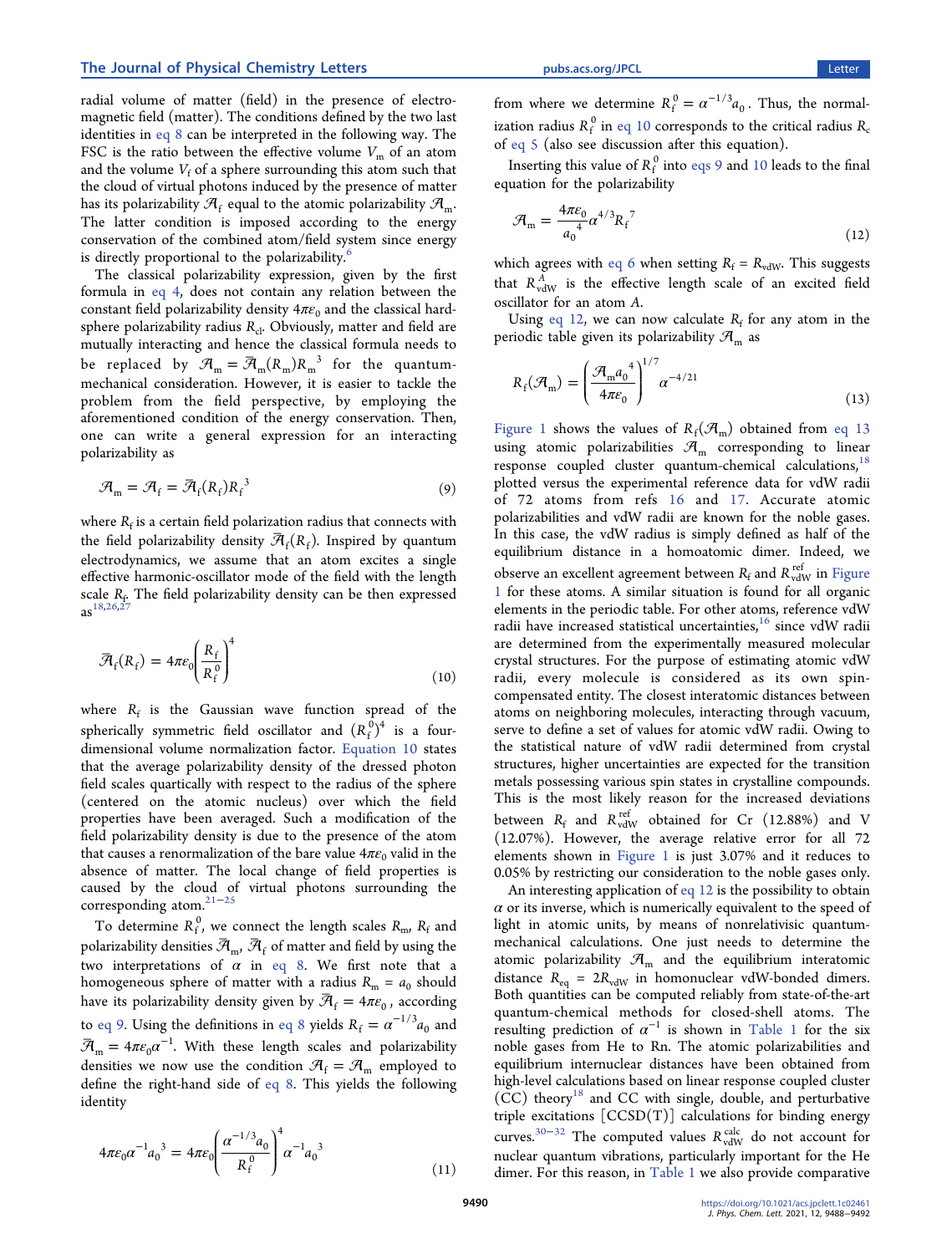<span id="page-3-0"></span>Table 1. Estimation of  $\alpha^{-1}$  (Numerically Equivalent to the Speed of Light in Atomic Units) from Nonrelativistic<sup>2</sup> Quantum-Mechanical Calculations on Noble Gas Atoms and Their Homonuclear Dimers<sup>[29](#page-4-0)</sup>

| species | $\mathcal{A}_{m}$ | $R_{vdW}$ <sup>calc</sup> | $R_{\rm vdW}^{\rm exp}$ | $\alpha^{-1}(R_{\text{vdW}}^{\text{ calc}})$ | $\alpha^{-1}(R_{\text{vdW}}^{\text{exp}})$ |
|---------|-------------------|---------------------------|-------------------------|----------------------------------------------|--------------------------------------------|
| He      | 1.38              | 2.81                      | 2.65                    | 178.16                                       | 130.96                                     |
| Ne.     | 2.67              | 2.92                      | 2.91                    | 132.85                                       | 130.48                                     |
| Ar      | 11.10             | 3.56                      | 3.55                    | 129.16                                       | 127.26                                     |
| Кr      | 16.80             | 3.82                      | 3.82                    | 137.04                                       | 137.04                                     |
| Xe      | 27.30             | 4.11                      | 4.08                    | 139.81                                       | 134.54                                     |
| Rn      | 33.54             | 4.18                      | 4.23                    | 130.92                                       | 139.35                                     |

estimates of  $\alpha^{-1}$  obtained using the experimentally determined vdW radii. Both estimates of the FSC are in good agreement, except for a significant deviation observed for He, owing to large nuclear quantum effects contributing to the experimental  $R_{\text{vdW}}^{\text{exp}}$ , but missing from electronic *ab initio* calculations. We remark that Kr is the only atom for which the experimental and calculated  $R_{vdW}$  values coincide, and it is here that the estimated  $\alpha^{-1}$  = 137.04 is in perfect agreement with its wellknown reference value  $\alpha^{-1} \approx 137.036$ .<sup>1[,33](#page-4-0)–[35](#page-4-0)</sup> The small uncertainty in the calculated values of the polarizabilities and the vdW radii for noble gases is not the only reason for the observed discrepancy. It is also possible that the formula given by [eq 6](#page-1-0) corresponds to a leading-order approximation. Higherorder terms with respect to the FSC might need to be considered for furnishing a more accurate formula. This implies a need to develop detailed microscopic models describing intrinsic vacuum response properties.[36](#page-4-0),[37](#page-4-0) A derivation of [eq 6](#page-1-0) could also be accomplished by generalizing a model describing a cloud of virtual photons surrounding a many-electron atom.[21](#page-4-0)<sup>−</sup>[25](#page-4-0)

In summary, we presented a heuristic derivation of the relation between electronic polarizability of atoms with their geometric vdW radii through the fine-structure constant. The formula provided by [eq 13](#page-2-0) has a 3% average accuracy for estimating vdW radii of 72 atoms compared to reference data obtained from experimental crystal structures. However, more work is required to derive a first-principles connection between  $R_f$  and  $R_{vdW}$ , without the empiricism used here, and the unsolved problem of nonperturbative QED treatment of coupled many-electron atoms and field. For example, we suggest that  $R_f$  can be defined as an operator acting on the field–matter wave function and it is coupled to  $R_{vdW}$  through the force balance between quantum exchange and correlation forces.9 Our derivation extends the influence of the FSC from quantum electrodynamic effects and optical properties of lowdimensional materials to atomic response properties throughout the periodic table of elements.

## ■ AUTHOR INFORMATION

## Corresponding Author

Alexandre Tkatchenko − Department of Physics and Materials Science, University of Luxembourg, L-1511 Luxembourg City, Luxembourg; [orcid.org/0000-0002-](https://orcid.org/0000-0002-1012-4854) [1012-4854](https://orcid.org/0000-0002-1012-4854); Email: [alexandre.tkatchenko@uni.lu](mailto:alexandre.tkatchenko@uni.lu)

#### Authors

Dmitry V. Fedorov − Department of Physics and Materials Science, University of Luxembourg, L-1511 Luxembourg City, Luxembourg

Matteo Gori − Department of Physics and Materials Science, University of Luxembourg, L-1511 Luxembourg City, Luxembourg

Complete contact information is available at: [https://pubs.acs.org/10.1021/acs.jpclett.1c02461](https://pubs.acs.org/doi/10.1021/acs.jpclett.1c02461?ref=pdf)

### **Notes**

The authors declare no competing financial interest.

## ■ ACKNOWLEDGMENTS

The authors acknowledge financial support from the European Research Council via the ERC Consolidator Grant "BeStMo(- GA 725291)" and the Luxembourg National Research Fund via the FNR CORE Jr project "PINTA(C17/MS/11686718)".

#### ■ REFERENCES

(1) Morel, L.; Yao, Z.; Cladé, P.; Guellati-Khélifa, S[. Determination](https://doi.org/10.1038/s41586-020-2964-7) [of the fine-structure constant with an accuracy of 81 parts per trillion.](https://doi.org/10.1038/s41586-020-2964-7) Nature 2020, 588, 61.

(2) Wilczynska, M. R.; Webb, J. K.; Bainbridge, M.; Barrow, J. D.; Bosman, S. E. I.; Carswell, R. F.; Dąbrowski, M. P.; Dumont, V.; Lee, C.-C.; Leite, A. C.; et al. [Four direct measurements of the fine](https://doi.org/10.1126/sciadv.aay9672)[structure constant 13 billion years ago.](https://doi.org/10.1126/sciadv.aay9672) Sci. Adv. 2020, 6, No. eaay9672.

(3) Nair, R. R.; Blake, P.; Grigorenko, A. N.; Novoselov, K. S.; Booth, T. J.; Stauber, T.; Peres, N. M. R.; Geim, A. K[. Fine Structure](https://doi.org/10.1126/science.1156965) [Constant Defines Visual Transparency of Graphene.](https://doi.org/10.1126/science.1156965) Science 2008, 320, 1308−1308.

(4) Reed, J. P.; Uchoa, B.; Joe, Y. I.; Gan, Y.; Casa, D.; Fradkin, E.; Abbamonte, P[. The Effective Fine-Structure Constant of Freestanding](https://doi.org/10.1126/science.1190920) [Graphene Measured in Graphite.](https://doi.org/10.1126/science.1190920) Science 2010, 330, 805−808.

(5) Strange, P. Relativistic Quantum Mechanics: With Applications in Condensed Matter and Atomic Physics; Cambridge University Press, 1998.

(6) Atkins, P.; Friedman, R. Molecular Quantum Mechanics; OUP: Oxford, 2011.

(7) Hirschfelder, J. O.; Curtiss, C. F.; Bird, R. B. Molecular Theory of Gases and Liquids; Wiley-Interscience: New York, 1964.

(8) Griffiths, D. J. Introduction to Electrodynamics; Cambridge University Press, 2017.

(9) Fedorov, D. V.; Sadhukhan, M.; Stöhr, M.; Tkatchenko, A. [Quantum-Mechanical Relation between Atomic Dipole Polarizability](https://doi.org/10.1103/PhysRevLett.121.183401) [and the van der Waals Radius.](https://doi.org/10.1103/PhysRevLett.121.183401) Phys. Rev. Lett. 2018, 121, 183401.

(10) Karpov, E.; Prigogine, I.; Petrosky, T.; Pronko, G. [Friedrichs](https://doi.org/10.1063/1.533125) [model with virtual transitions. Exact solution and indirect spectros](https://doi.org/10.1063/1.533125)[copy.](https://doi.org/10.1063/1.533125) J. Math. Phys. 2000, 41, 118−131.

(11) Ciccarello, F.; Karpov, E.; Passante, R[. Exactly solvable model](https://doi.org/10.1103/PhysRevA.72.052106) [of two three-dimensional harmonic oscillators interacting with the](https://doi.org/10.1103/PhysRevA.72.052106) [quantum electromagnetic field: The far-zone Casimir-Polder](https://doi.org/10.1103/PhysRevA.72.052106) [potential.](https://doi.org/10.1103/PhysRevA.72.052106) Phys. Rev. A: At., Mol., Opt. Phys. 2005, 72, 052106.

(12) Lv, Q.; Norris, S.; Brennan, R.; Stefanovich, E.; Su, Q.; Grobe, R. [Computational approach for calculating bound states in quantum](https://doi.org/10.1103/PhysRevA.94.032110) [field theory.](https://doi.org/10.1103/PhysRevA.94.032110) Phys. Rev. A: At., Mol., Opt. Phys. 2016, 94, 032110.

(13) Lv, Q.; Li, Y.; Su, Q.; Grobe, R. [Accumulation of bosons](https://doi.org/10.1209/0295-5075/120/50004) [between fermions due to the Pauli exclusion principle.](https://doi.org/10.1209/0295-5075/120/50004) EPL (Europhysics Letters) 2017, 120, 50004.

(14) Rivera, N.; Flick, J.; Narang, P[. Variational theory of](https://doi.org/10.1103/PhysRevLett.122.193603) [nonrelativistic quantum electrodynamics.](https://doi.org/10.1103/PhysRevLett.122.193603) Phys. Rev. Lett. 2019, 122, 193603.

(15) Siringo, F[. Variational quantum electrodynamics.](https://doi.org/10.1103/PhysRevD.89.025005) Physical Review D 2014, 89, 025005.

(16) Batsanov, S. S[. van der Waals radii of elements.](https://doi.org/10.1023/A:1011625728803) Inorg. Mater. 2001, 37, 871.

(17) Bondi, A. [van der Waals volumes and radii.](https://doi.org/10.1021/j100785a001?urlappend=%3Fref%3DPDF&jav=VoR&rel=cite-as) J. Phys. Chem. 1964, 68, 441.